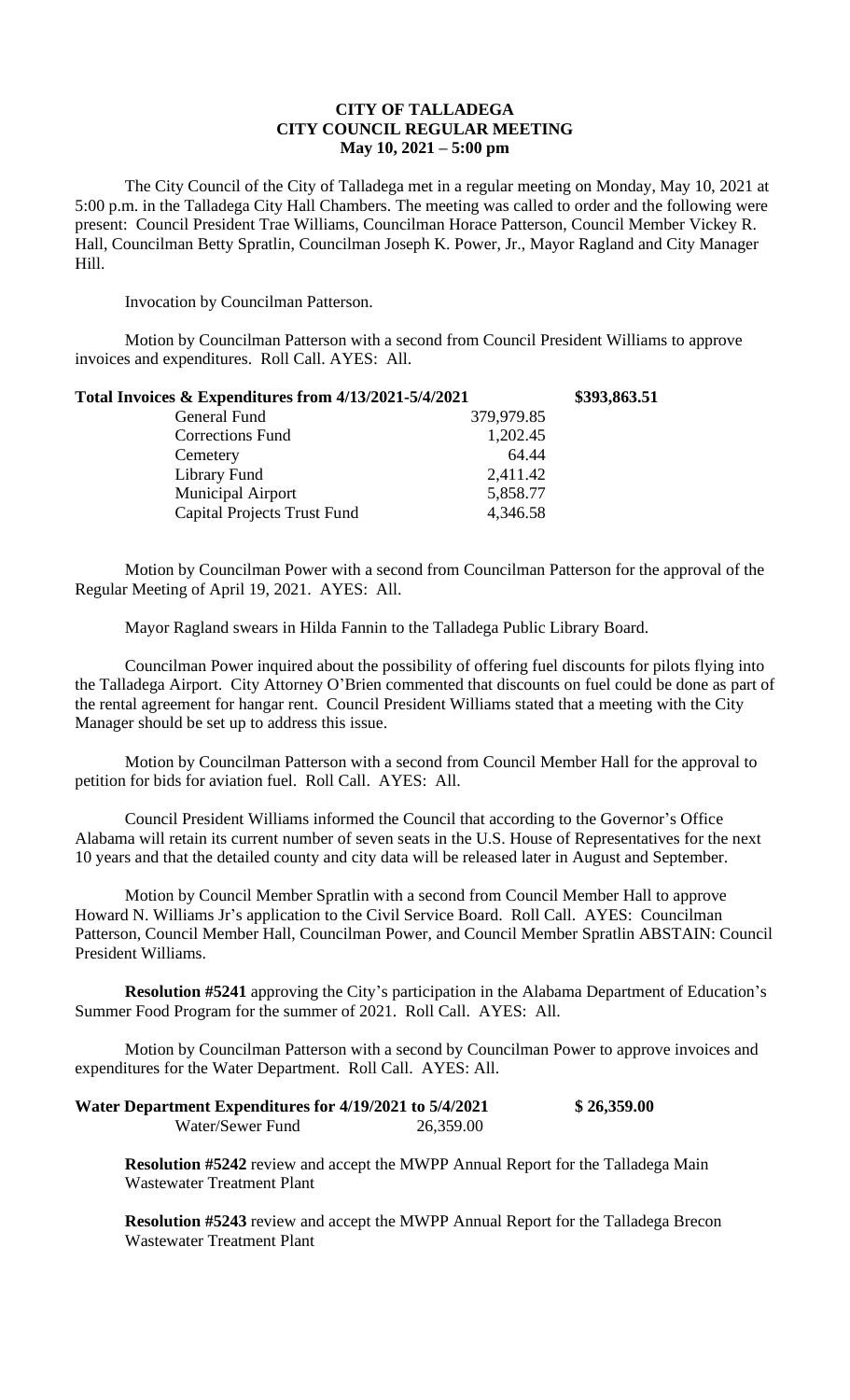**Resolution #5244** review and accept the MWPP Annual Report for the Talladega Airport Wastewater Treatment Plant

Motion by Councilman Patterson with a second from Council Member Spratlin for the approval of Resolution #5242 to Resolution #5244. Roll Call. AYES: All.

**Resolution #5245** to approve a contract with Schmidt Environmental Construction Inc. for Wastewater Plant Upgrades (WWTP) at the Main, Brecon, and Airport Facilities for a cost of \$593,500.00 pending insurance, licensing, and bonding requirements

Motion by Councilman Power with a second from Councilman Patterson for the approval of Resolution #5245. Roll Call. AYES: All.

**Resolution #5246** to approve a contract with Denali Water Solutions formerly Recyc Southeast LLC for sludge removal services from the Wastewater Treatment Plant facilities per bid specifications

Motion by Council President Williams with a second from Councilman Patterson for the approval of Resolution #5246. Roll Call. AYES: All.

**Resolution #5247** to approve a contract with GFL Environmental Incorporated formerly WCA of Alabama for residential waste collection and disposal at a cost of \$19.00 per customer, per month

Motion by Councilman Patterson with a second from Councilman Power for the approval of Resolution #5247. Roll Call. AYES: All.

**Resolution #5248** to approve a contract with Raftelis Financial Consultants, Inc. for a water and sewer rate study at a cost of \$43,168.00

Motion by Councilman Patterson with a second from Council President Williams for the approval of Resolution #5248. Roll Call. AYES: All.

City Manager Hill commented that he his first day on the job was Tuesday and have had the opportunity to speak with the department heads and employees concerning their needs and wants. He also stated that visibility in the community was at the fore front of those discussions. Also mentioned were his visits to various departments of the City. City Manager Hill also mentioned that the Fire Department's ISO is hoped to move from a level 3 to a level 2 which would result in lower insurance rates for residents.

City Manager Hill deferred to Interim Police Chief McCoy and Lieutenant Thompson about a meeting scheduled the next day with representatives from Crime Stoppers to go over rules and a MOU. He next stated that there was talk about programs for litter and cleaning up the City and bringing back birthday and anniversary cards and reviving the employee of the month program. He also mentioned that Birmingham was willing to partner with Talladega as a sister city; which would allow for students at the high school to travel to different countries over the summer. He also stated that a foundation was interested in the City. Lastly, a letter to all businesses and citizens would be sent asking for feedback, goals, and ideas to make the City conducive to growth and also mentioned plans to launch a I Love my City t-shirt.

Mayor Ragland wished to welcome the City Manager and offered his congratulations to the Firefighters for completion of courses. He also wished to congratulate the graduates of Talladega College.

Council Member Hall offered her congratulations to Mayor Ragland for attaining his doctorate degree.

Councilman Patterson wished to congratulate Mr. Rip Williams and welcome City Manager Hill.

Council Member Spratlin requested that the Council recognize Mayor Ragland for his achievement and stated that his keynote speech was well received.